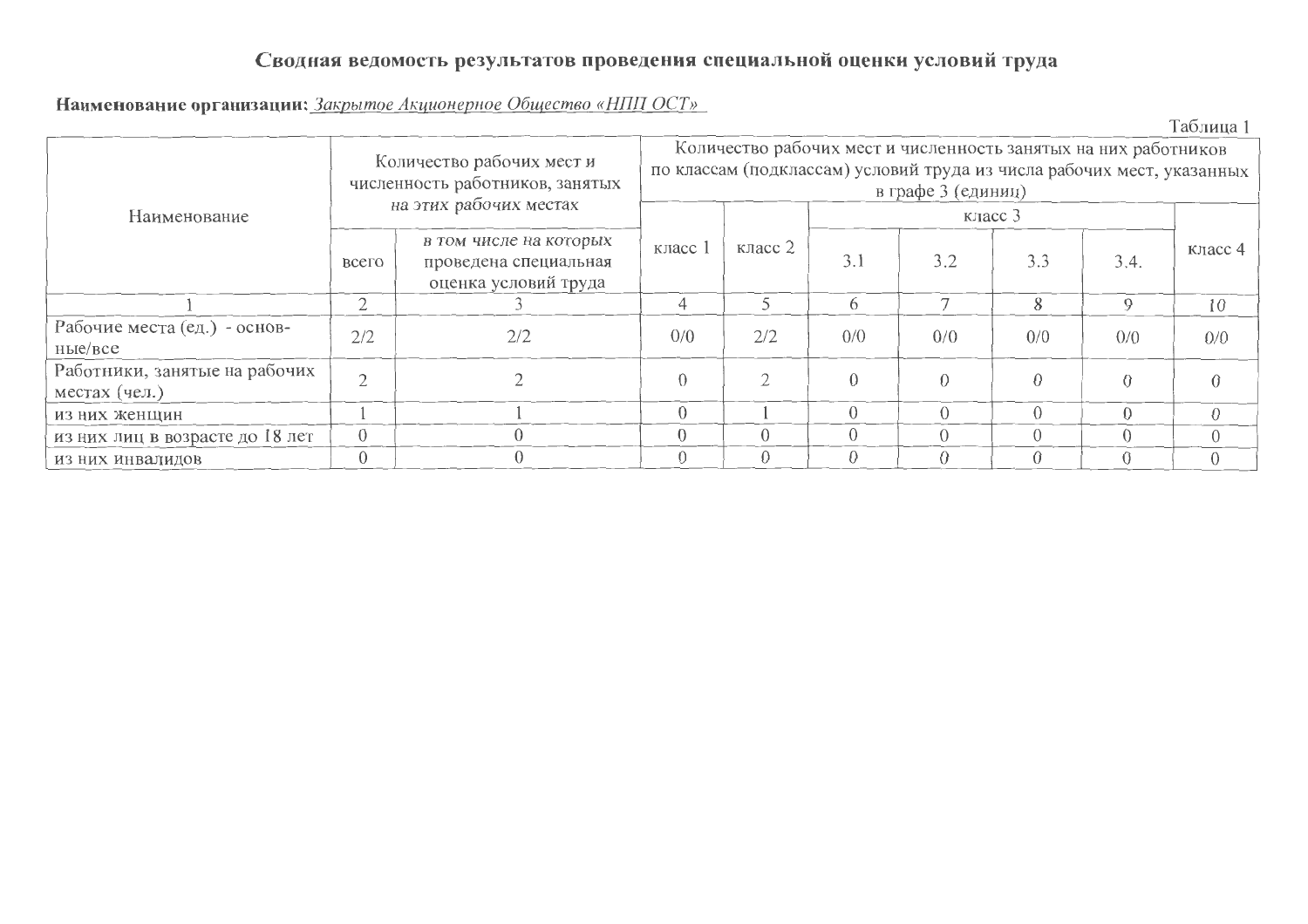Таблица 2

|                                                |                                                     |                          |                          |                                                                                  |                | Классы (подклассы) условий труда |                          |                          |                          |                                 |                               |                          |                          |                                  |                                                      |                                                                                    |                                                                                                                                  |                                                      |                                                                                      |                                                        |                                                                                 |                                                    |                                                   |
|------------------------------------------------|-----------------------------------------------------|--------------------------|--------------------------|----------------------------------------------------------------------------------|----------------|----------------------------------|--------------------------|--------------------------|--------------------------|---------------------------------|-------------------------------|--------------------------|--------------------------|----------------------------------|------------------------------------------------------|------------------------------------------------------------------------------------|----------------------------------------------------------------------------------------------------------------------------------|------------------------------------------------------|--------------------------------------------------------------------------------------|--------------------------------------------------------|---------------------------------------------------------------------------------|----------------------------------------------------|---------------------------------------------------|
| Индиви-<br>дуальный<br>номер<br>рабочего места | Профессия/<br>должность/<br>специальность работника | химический               | биологический            | ÷<br>фиброг<br>Щественно<br>преиму<br><u>цействия</u><br>аэрозоли<br><b>HOLO</b> | мАт            | инфразвук                        | воздушный<br>ультразвук  | общая<br>вибрация        | локальная<br>вибрация    | чения<br>излу<br>неионизирующие | чения<br>излу<br>ионизирующие | микроклимат              | среда<br>световая        | процесса<br>трудового<br>гяжесть | процесса<br>$\circ$<br>довог<br>ŗру<br>напряженность | ň<br>слови<br>≻<br>$\widehat{\mathbf{c}}$<br>(подкла<br>класс<br>Итоговый<br>труда | труда<br>СИЗ<br>rpy.<br>применения<br>словий<br>(подкласс<br>ивного<br>эффект<br>KJJaCC<br>й<br>ОВЫ<br>учетом<br>Итог<br>$\circ$ | труда<br>оплаты<br>размер<br>Повышенный<br>(Aa, HcT) | оплачивае<br>дополнительный<br>HET<br>ла/<br>ДНЫЙ<br><b>OTIT</b><br>0<br>Ежег<br>мый | рабоче-<br>продолжительность<br>окращенная<br>Вp<br>P. | пище-<br>равноценные<br>другие<br>Ξ<br>да/<br>5<br>ИЛИ<br>Молоко<br>npo,<br>вые | питание<br>профилактическое<br>Лечебно<br>(aa/Her) | обеспечение<br>пенсионное<br>Льготное<br>(да/нет) |
|                                                | $\overline{2}$                                      | 3 <sup>1</sup>           | 4                        | 5                                                                                | 6              | $\overline{7}$                   | 8                        | 9                        | 10                       | 11                              | 12                            | 13                       | 14                       | 15                               | 16                                                   | 17                                                                                 | 18                                                                                                                               | 19                                                   | 20                                                                                   | 21                                                     | 22                                                                              | 23                                                 | 24                                                |
|                                                | Цех №1                                              |                          |                          |                                                                                  |                |                                  |                          |                          |                          |                                 |                               |                          |                          |                                  |                                                      |                                                                                    |                                                                                                                                  |                                                      |                                                                                      |                                                        |                                                                                 |                                                    |                                                   |
| 66/2016-44                                     | Заместитель начальника<br>цеха                      | $\overline{\phantom{a}}$ |                          | $\overline{\phantom{a}}$                                                         | $\mathfrak{2}$ | $\overline{\phantom{m}}$         | $\overline{\phantom{a}}$ | $\overline{\phantom{a}}$ | $\overline{\phantom{a}}$ | $\overline{\phantom{0}}$        | $\,$ $\,$                     | $\overline{\phantom{a}}$ | $\overline{\phantom{a}}$ |                                  |                                                      | $\overline{2}$                                                                     | $\mathfrak{2}$                                                                                                                   | Нет                                                  | Hет                                                                                  | Нет                                                    | Her                                                                             | Her                                                | Her                                               |
|                                                | Цех № $6$                                           |                          |                          |                                                                                  |                |                                  |                          |                          |                          |                                 |                               |                          |                          |                                  |                                                      |                                                                                    |                                                                                                                                  |                                                      |                                                                                      |                                                        |                                                                                 |                                                    |                                                   |
| 66/2016-45                                     | Подсобный рабочий                                   | $\overline{\phantom{a}}$ | $\overline{\phantom{a}}$ | $\overline{\phantom{a}}$                                                         | $\mathbf{2}$   | $\overline{\phantom{0}}$         | $\overline{\phantom{a}}$ | $\overline{\phantom{a}}$ | $\overline{\phantom{a}}$ | $\overline{\phantom{a}}$        | $\overline{\phantom{a}}$      | $\overline{\phantom{a}}$ | $\overline{\phantom{a}}$ | $\overline{2}$                   | $\overline{\phantom{a}}$                             | $\overline{2}$                                                                     | $\overline{2}$                                                                                                                   | Her                                                  | Her                                                                                  | Нет                                                    | Her                                                                             | Her                                                | Нет                                               |

## Дата составления:

Председатель комиссии по проведению специальной оценки условий труда: Главный инженер А.Д.Низяев  $05.0516$ (подпись) (должность)  $\Phi$  И.О.  $\ell_{\rm (M272)}$ Члены комиссии по проведению специальной оценки условий труда: Заместитель генерального директо-А.С.Красноперов  $05016$ ра по производству  $PPR$  $\Phi$ .  $M$  O (должность) (подпись)  $\left\lfloor \mu a\right\rfloor d$  $\overline{a}$  $05.05.16$ Начальник Бюро ОТ, ПБ, ОС и ГОЧС В.А.Замятин COMPUCH  $(\Phi$  H.O.) Эксперт(-ы) организации, проводившей специальную ощенку условий труда: 1497 Панина Л.В. (подпись) (№ в реестре экспертов)  $(\Phi.M.O)$ (дата)